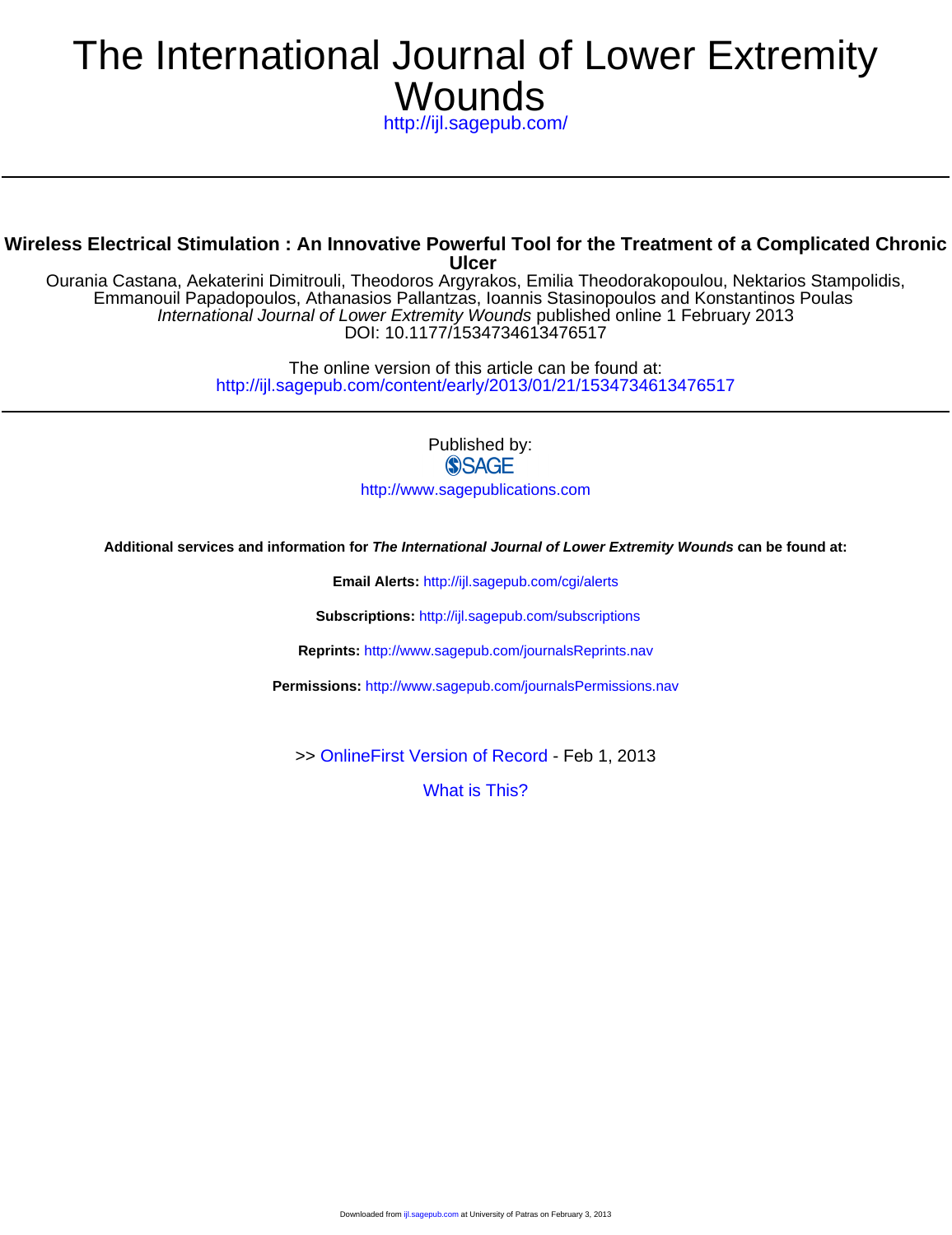# **Wireless Electrical Stimulation: An Innovative Powerful Tool for the Treatment of a Complicated Chronic Ulcer**

The International Journal of Lower Extremity Wounds  $XX(X)$  1–4 © The Author(s) 2013 Reprints and permission: sagepub.com/journalsPermissions.nav DOI: 10.1177/1534734613476517 ijl.sagepub.com



**Ourania Castana, MD, PhD1 , Aekaterini Dimitrouli, BSc1 , Theodoros Argyrakos, MD, PhD1 ,Emilia Theodorakopoulou, MD2 ,**  Nektarios Stampolidis, MD<sup>1</sup>, Emmanouil Papadopoulos, BSc<sup>1</sup>, **Athanasios Pallantzas, MD1 , Ioannis Stasinopoulos, MD1 , and Konstantinos Poulas, BSc, PhD3**

#### **Abstract**

High-voltage electrical stimulation has been long proposed as a method of accelerating the wound healing process. Its beneficial effect has been successfully evaluated in the treatment of a number of chronic ulcers and burns. We present here the implementation of a new wireless electrical stimulation technique for the treatment of a complicated chronic ulcer of the lower limb. The device is transferring charges to the wound, without any contact with it, creating a microcurrent that is able to generate the current of injury. The results suggest that this easy-to-use method is an effective therapeutic option for chronic ulcers.

#### **Keywords**

chronic wound, electrical stimulation, venous insufficiency, wound healing

## **Introduction**

Electrical stimulation (ES) has long been introduced and is currently recommended as an adjunct treatment for chronic ulcers, for reinitiating or accelerating the healing process of wounds.<sup>1</sup> It is suggested as transcribing the electrical current that occurs when the skin is broken. $2$  High-voltage ES has shown significant results in healing chronic ulcers by increasing blood flow and oxygen concentration around the wound,<sup>3</sup> directing cell migration,<sup>4,5</sup> stimulating growth of granulation tissue,<sup>2</sup> producing bactericidal effects, $6$  and increasing synthesis of collagen and other components of the extracellular matrix.<sup>7</sup> The usual principle for ES implementation is to transfer the current through surface electrode pads that are in wet, electrolytic contact with both the external skin surface and the wound bed.<sup>8</sup> Despite the good effects on the healing rate of chronic wounds, this method is not often used because of the disadvantages entailed when electrodes are used to transfer the current.

Bearing in mind the difficulties involved in healing chronic ulcers with traditional ES, our aim is to describe the effects of a new method, called *Wireless Microcurrent Stimulation* (WMCS), on the treatment of a chronic ulcer of the lower limb. $9,10$  Chronic ulcers of the lower limbs are defined as wounds situated below the knee that fail to heal within 6 weeks and are considered a serious public health issue, since they are persistent and often recurrent.<sup>11</sup>

# **The Case**

We report here the case of a 47-year-old male patient, nonsmoker, with a severe chronic leg ulcer on the right lower limb, size 70 mm  $\times$  30 mm and 5 mm deep before the initiation of the WMCS treatment (Figure 1A, left). The patient was involved in a serious car accident more than 20 years ago; his mobility was subsequently impaired and was moving with the aid of a walking stick. The ulcer appeared 2 years ago following a superficial wound, on a

**Corresponding Author:**

Konstantinos Poulas, Department of Pharmacy, University of Patras, 26500 Patras, Greece Email: kpoulas@upatras.gr

<sup>1</sup> Evaggelismos General Hospital, Athens, Greece  ${\rm ^2}$ Ag. Andreas' General Hospital, Patras, Greece <sup>3</sup>University of Patras, Patras, Greece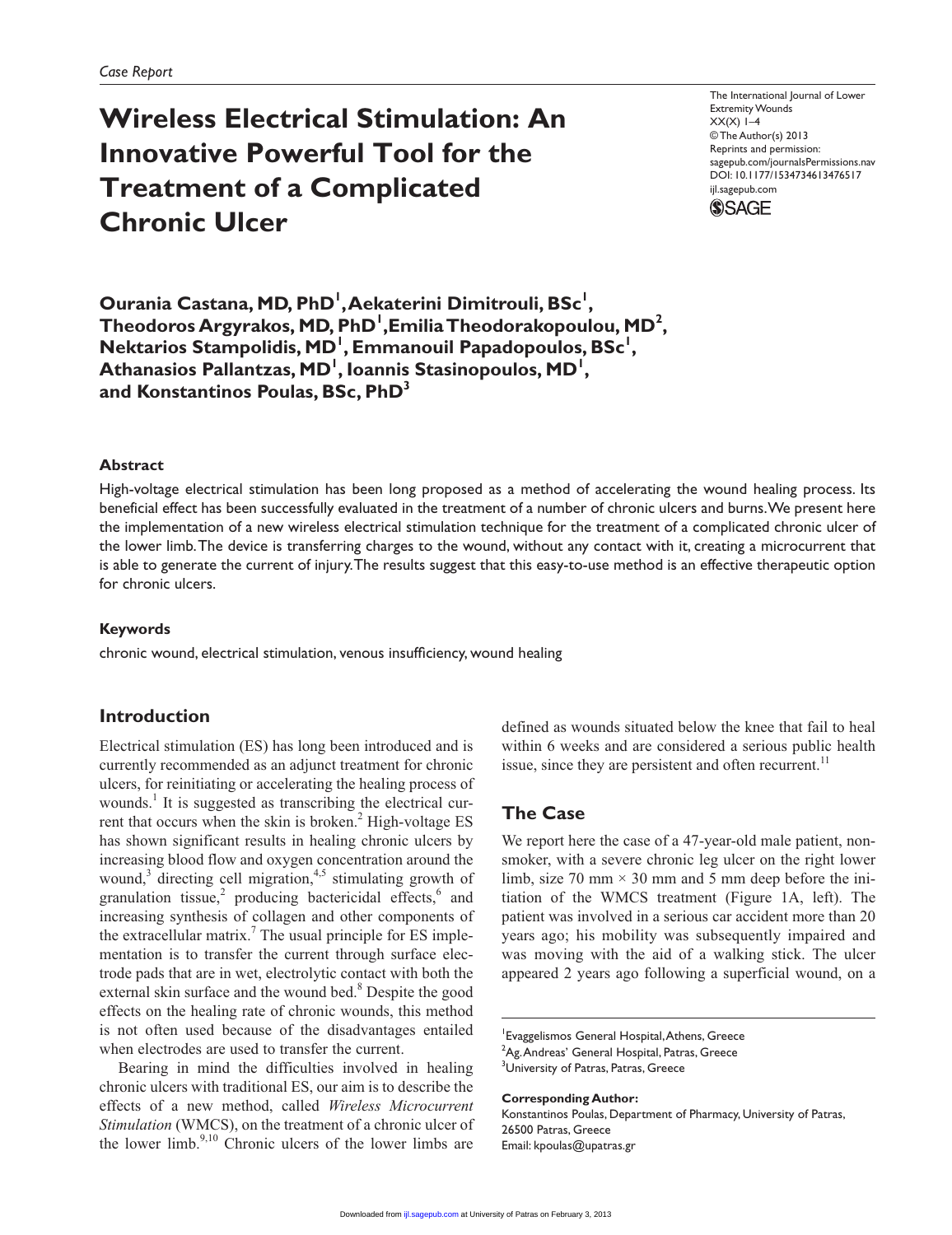

Figure 1. Photographs illustrating the ulcer prior to (A) and following treatment (B, C, D, and E). A, day 0; B, day 8; C, day 11; D and E, day 35

ground of chronic venous insufficiency. Conventional wound dressing was initially adopted for the healing process, but the size of the ulcer gradually increased. Fourteen months ago, surgical debridement had happened and the chronic wound was reconstructed with a split-thickness

skin autograft. The graft was initially successfully attached and vascularized; however, within few weeks it was rejected presumably due to poor vein circulation. At that time point no further improvement was anticipated and no alternative treatment was adopted.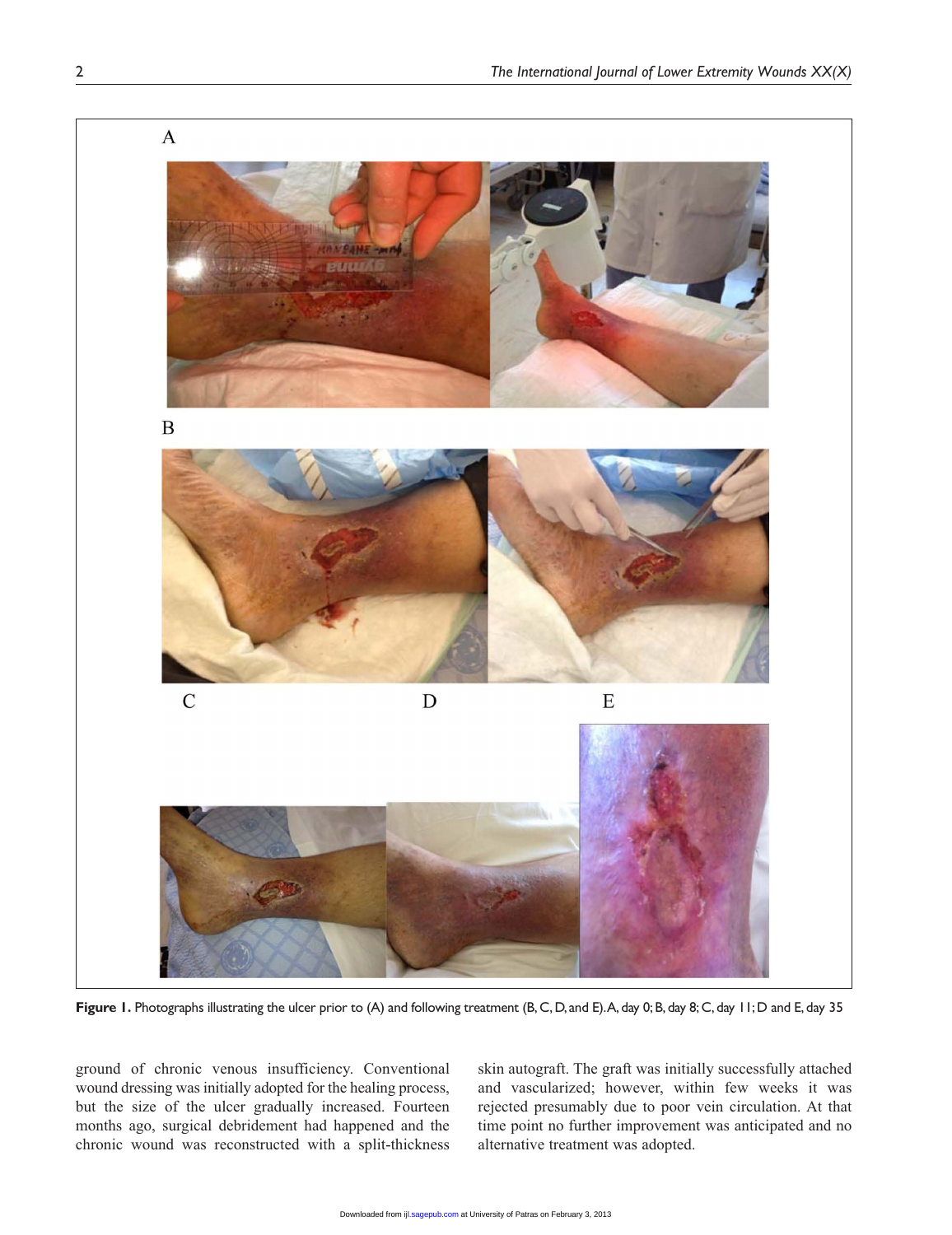## **WMCS Treatment**

The individual agreed to participate in the study and signed an informed consent form. The patient subsequently received daily WMCS applications; the WMCS W200 device (Wetlinghealth, Fredensborg, Denmark) was used. The new WMCS method uses the current-carrying capacity of charged air gas, based on the ability of nitrogen and oxygen to accept or donate electrons. Briefly, the device (Figure 1A, right) is transferring air-borne  $N_2^+$  and  $O_2^-$ , which are "sprayed" to the skin by the accelerator equipment. Based on the voltage of the equipment, positive  $N_2^+$ molecules will move to the equipment (when the equipment's voltage is negative) and become neutralized, whereas the negative  $O_2^-$  will be moved away from the equipment through the field created between the equipment and the target/skin. The  $O_2^-$  when arriving on the surface of the skin is releasing the charge of e- with a voltage of about  $1.6 \times 10^{-19}$  coulomb. The device is able to produce a specific number of charged particles that are covering the area to be treated and by this way a microcurrent of 1.5 to 4.0 µΑ intensity is generated.

The instrument was adjusted to a distance of about 10 to 15 cm vertical to the wound by the attending physician and a specialized nurse (Figure 1A, right). Before WMCS therapy, the patient was connected to the cathode via a wrist strap, according to the manufacturer's instructions. Standardized photography was used to record the wounds prior to treatment and after sessions. Personal data were collected and a physical examination was performed. Pain perception was assessed using a subjective 0 to 5 score.

The device was initially applied for 45 minutes each day for the first 10 days and was well tolerated; the patient complained of mild pain (score  $= 1-2$ ) that from time to time he vaguely described as numb, itchy, sore, or tender. During that period, careful removal of necrotic tissue was performed 3 times in total by the attending physician. The aim was the complete removal of necrosis and excess callus formed around the ulcer before the initiation of each session (Figure 1B, right), a practice clearly encouraged in WMCS instructions. While dressing the wound, no iodine solutions were used; gauzes were simply soaked with normal saline. The leg was not compressed during the period of treatment.

By the end of the initial 10 sessions, the fibrin and other covering disappeared (Figure 1C); the treatment itself was better tolerated as the patient suffered no pain at all (score  $= 0$ ).

On day 10 of treatment, the therapy plan was accelerated, and 45-minute sessions were performed twice daily (morning and afternoon). This alteration in the protocol was well tolerated and welcomed by the patient. After 15 sessions, healthy new epithelial tissue was visible in the wound bed and at the wound edge. A clear reduction in the ulcer's dimensions and total area was achieved, allowing for fewer

dressing changes. Fucidin Intertulle gauzes were applied on the wound herein.

The wound showed total response and reepithelialized completely by day 30, but the patient completed the 35-day treatment plan (Figure 1D and E). The new epithelium was initially friable; a reconstruction of the wound was observed following the initial reepithelialization. The patient was subsequently discharged on day 35; instructions were given for weekly follow-up visits in the outpatient clinics of the eepartment. The patient suffered no somatic or physical disorders during or after any session.

#### **Clinical and Laboratory Assays**

Sonographic examination of the lower extremity vascular system was performed prior to initiation of treatment. Arterial waveforms and patency were within normal limits. However, insufficiency of superficial, perforator, and deep veins of both extremities was documented with valvular incompetence that was more pronounced in the affected (right) limb, possibly in the course of a metathrombotic vascular event.

Hematological and biochemistry remained largely unchanged. A marginal increase in C-reactive protein, which did not exceed 1.5 mg/L, was documented during the first days of treatment. All other exams showed insignificant fluctuations. For histopathology assessment, tissue specimens were obtained from the healthy skin area as well as the skin area around the ulcer. In the former, immunohistochemistry illustrated even distribution of collagen fibers within dermis without expansion to subcutis, whereas in the latter immunohistochemistry showed abundance of thick collagen fibers extending to subcutis with rare giant cell granuloma formation, moderate fibroblastic proliferation, and focal increase of mast cells (up to 12/high-power field) within the collagen fibers of subcutis. Moderate vascular proliferation of capillaries of mid dermis with hemosiderin-laden macrophages around the capillary lumens was observed.

## **Discussion**

Chronic ulcers have several implications for the individual, as they affect quality of life, $12$  cause pain and loss of functional mobility, limit daily activities, and diminish productivity at work. Altering the patient's somatic ego, they are a source of psychological morbidity. For the community the burden is multifactorial, financial, social, and infrastructural.

Several authors $^{13,14}$  have demonstrated the effect of ES in healing chronic ulcers of the lower limbs of different etiologies, reporting a reduction of almost 50% in the surface area of the lesion. The present study outlines, for the first time, the use of a novel innovative device in the treatment of ulcers. WMCS provided an impressively, rapid, uncomplicated healing in a treatment-resistant chronic incurable ulcer.